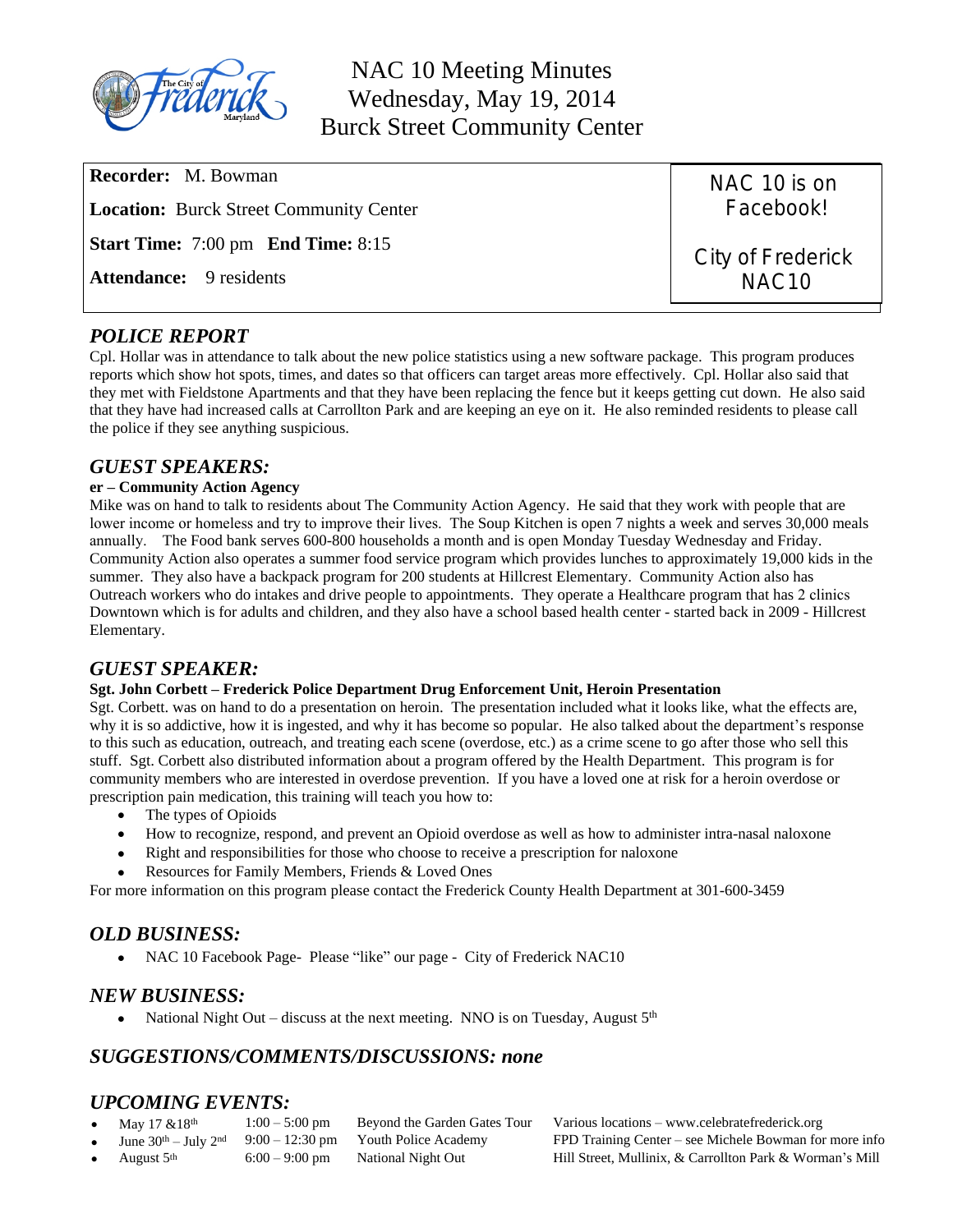## *CONTACT INFORMATION:*

Michele Bowman, Community Outreach Specialist 301-600-2091 mbowman@frederickmdpolice.org

**NAC 10 Contacts**

Theresa Brown 301-662-5691 Bunny LaDouceur [ktbundt@gmail.com](mailto:ktbun@aol.com) Kathy Stewart [kay50jump@aol.com](mailto:kay50jump@aol.com) Denise Sparks dsparks@frederick.edu Hayden Duke [hayden@haydenduke.com](mailto:hayden@haydenduke.com)

## **NAC 10 MEETINGS – 7:00 pm**

Boys & Girls Club, Burck Street

June 16th – Devon Hahn, Traffic Engineering July 21st August 18th September 15<sup>th</sup> November 17<sup>th</sup>

**FPD Contact** Sgt. Jay Brown 301-600-3914 jbrown@frederickmdpolice.org Cpl. Jon Hollar 301-600-6388 jhollar@frederickmdpolice.org<br>Roy Singer 301-600-6922 rsinger@cityoffrederick.com **Code Enforcement** Roy Singer 301-600-6922 [rsinger@cityoffrederick.com](mailto:rsinger@cityoffrederick.com)

#### **FREDERICK POLICE DEPARTMENT**

**Emergency:** 911 **Non-Emergency:** 301-600-2100 **Anonymous Crime Tips** 301-600 TIPS (8477) – phone 240-674-TIPS (8477) - text [fpdcrimetip@frederickmdpolice.org](mailto:fpdcrimetip@frederickmdpolice.org) **Drug Tip Line** 301-600-2246 fpddrugtip@frederickmdpolice.org

# NAC 10 FPD STATS

| 1111C 1011D 01111D                   |                   |                                |                                |                                |                                |                                    |                                |                     |                   |                                |                                |                            |                                  |
|--------------------------------------|-------------------|--------------------------------|--------------------------------|--------------------------------|--------------------------------|------------------------------------|--------------------------------|---------------------|-------------------|--------------------------------|--------------------------------|----------------------------|----------------------------------|
| <b>CALL TYPE</b>                     |                   | Jan                            | Feb                            | Mar                            | Apr                            | <b>May</b>                         | June                           | July                | Aug               | <b>Sept</b>                    | Oct                            | <b>Nov</b>                 | <b>Dec</b>                       |
| <b>Calls For Service</b>             | 2011              | 369                            | 305                            | 418                            | 415                            | 367                                | 429                            | 556                 | 496               | 681                            | 598                            | 443                        | 445                              |
|                                      | 2012              | 383                            | 389                            | 580                            | 435                            | 596                                | 514                            | 565                 | 577               | 556                            | 523                            | 483                        | 467                              |
|                                      | 2013<br>2014      | 523<br>532                     | 377<br>407                     | 469<br>488                     | 608<br>457                     | 450                                | 453                            | 467                 | 450               | 394                            | 496                            | 439                        | 485                              |
|                                      | 2011              | 40                             | 73                             | 65                             | 79                             | 65                                 | 69                             | 62                  | 78                | 209                            | 114                            | 70                         | 85                               |
| Patrol Checks (proactive)            | 2012              | 56                             | 57                             | 127                            | 84                             | 141                                | 119                            | 129                 | 150               | 84                             | 85                             | 86                         | 78                               |
|                                      | 2013              | 76                             | 70                             | 82                             | 127                            | 80                                 | 81                             | 43                  | 53                | 53                             | 61                             | 62                         | 44                               |
|                                      | 2014              | 72                             | 73                             | 60                             | 72                             |                                    |                                |                     |                   |                                |                                |                            |                                  |
| Traffic Stops (proactive)            | 2011              | 113                            | $\overline{75}$                | 85                             | $\overline{77}$                | 66                                 | 60                             | 88                  | 89                | 111                            | 122                            | 98                         | 103                              |
|                                      | 2012              | 67                             | 77                             | 126                            | 66                             | 77                                 | 74                             | 66                  | 69                | 65                             | 78                             | 97                         | 90                               |
|                                      | 2013              | 109                            | 84                             | 83                             | 88                             | 60                                 | 49                             | 49                  | 53                | 30                             | 59                             | 59                         | 112                              |
|                                      | 2014              | 105                            | 68                             | 112                            | 87                             |                                    |                                |                     |                   |                                |                                |                            |                                  |
| <b>Calls Minus Above (proactive)</b> | 2011              | 216                            | 157                            | 268                            | 259                            | 236                                | 300                            | 406                 | 329               | 361                            | 362                            | 275                        | 257                              |
|                                      | 2012              | 260                            | 255                            | 327                            | 285                            | 519                                | 321                            | 370                 | 358               | 407                            | 360                            | 300                        | 299                              |
|                                      | 2013<br>2014      | 338<br>355                     | 223<br>266                     | 304<br>316                     | 393<br>298                     | 310                                | 323                            | 375                 | 344               | 311                            | 376                            | 318                        | 329                              |
|                                      | 2011              | $\overline{7}$                 | $\overline{5}$                 | $\overline{9}$                 | $\boldsymbol{9}$               | $\overline{\mathbf{8}}$            | 10                             | $\overline{13}$     | $\overline{11}$   | $\overline{12}$                | $\overline{12}$                | $\overline{9}$             | $\overline{9}$                   |
| <b>Average Calls Per Day</b>         | 2012              | 8                              | 8                              | 11                             | $\boldsymbol{9}$               | 17                                 | 11                             | 12                  | 11                | 13                             | 11                             | 9                          | 10                               |
|                                      | 2013              | 11                             | $\overline{7}$                 | 10                             | 13                             | 10                                 | 10                             | 12                  | 11                | 10                             | 12                             | 10                         | 10                               |
|                                      | 2014              | 11                             | 8                              | 10                             | 10                             |                                    |                                |                     |                   |                                |                                |                            |                                  |
| 911                                  | 2011              | $\overline{26}$                | 19                             | 38                             | $\overline{35}$                | $\overline{37}$                    | $\overline{24}$                | 48                  | 48                | $\overline{53}$                | 42                             | $\overline{36}$            | 40                               |
|                                      | 2012              | 32                             | 35                             | 30                             | 47                             | 59                                 | 44                             | 51                  | 37                | 44                             | 32                             | 22                         | 36                               |
|                                      | 2013              | 28                             | 26                             | 46                             | 60                             | 27                                 | 50                             | 53                  | 44                | 37                             | 42                             | 34                         | 37                               |
|                                      | 2014              | 29                             | 27                             | 53                             | 34                             |                                    |                                |                     |                   |                                |                                |                            |                                  |
| Accident, Personal Injury            | $\overline{2011}$ | $\overline{0}$                 | $\overline{1}$                 | $\overline{2}$                 | $\overline{0}$                 | $\overline{2}$                     | $\overline{2}$                 | $\overline{0}$      | $\mathbf{1}$      | $\mathbf{1}$                   | $\overline{2}$                 |                            | $\mathbf{1}$                     |
|                                      | 2012<br>2013      | $\mathbf{0}$<br>$\overline{4}$ | $\overline{0}$<br>$\mathbf{1}$ | $\overline{c}$<br>$\mathbf{1}$ | $\overline{4}$<br>$\mathbf{1}$ | $\boldsymbol{0}$<br>$\overline{c}$ | 3<br>$\mathbf{1}$              | 1<br>$\overline{2}$ | $\mathbf{1}$<br>5 | $\mathbf{1}$<br>$\overline{0}$ | $\mathbf{1}$<br>$\overline{4}$ | $\sqrt{2}$<br>3            | $\boldsymbol{0}$<br>$\mathbf{1}$ |
|                                      | 2014              | $\mathbf{0}$                   | $\mathbf{1}$                   | 1                              | $\mathbf{0}$                   |                                    |                                |                     |                   |                                |                                |                            |                                  |
|                                      | 2011              | $\overline{4}$                 | $\overline{2}$                 | $\overline{4}$                 | $\overline{7}$                 | $\overline{4}$                     | $\mathbf{1}$                   | 5                   | $\sqrt{2}$        | 5                              | 6                              | $\tau$                     | 3                                |
| <b>Accident</b> , Property Damage    | 2012              | $\tau$                         | 6                              | 5                              | 3                              | $\boldsymbol{0}$                   | $\overline{4}$                 | 9                   | $\mathfrak{Z}$    | 3                              | $\overline{4}$                 | $\overline{4}$             | $\mathbf{2}$                     |
|                                      | 2013              | 6                              | 3                              | 6                              | $\overline{4}$                 | 8                                  | $\overline{4}$                 | 6                   | 2                 | 5                              | 5                              | 1                          | $\overline{4}$                   |
|                                      | 2014              | 6                              | 5                              | $\overline{c}$                 | 5                              |                                    |                                |                     |                   |                                |                                |                            |                                  |
| Accident, Vehicle                    | 2011              | 9                              | 6                              | $\overline{7}$                 | 9                              | 8                                  | $\overline{4}$                 | 8                   | 5                 | 12                             | 12                             | 11                         | $\overline{4}$                   |
|                                      | 2012              | 10                             | 10                             | 12                             | 15                             | 16                                 | 16                             | 22                  | 12                | 13                             | 11                             | 12                         | 8                                |
|                                      | 2013              | 20                             | 5                              | 14                             | 13                             | 19                                 | 12                             | 16                  | 19                | 16                             | $\Omega$                       | 13                         | 12                               |
|                                      | 2014              | 16                             | 10                             | 5                              | 10                             |                                    |                                |                     |                   |                                |                                |                            |                                  |
| Assault                              | 2011              | $\overline{3}$                 | $\mathbf{1}$                   | $\overline{3}$                 | 1                              | $\overline{3}$                     | $\mathbf{1}$                   | $\overline{0}$      | $\mathbf{1}$      | $\overline{0}$                 | $\boldsymbol{0}$               | $\mathbf{0}$               | $\overline{3}$                   |
|                                      | 2012<br>2013      | $\mathbf{1}$<br>3              | $\overline{c}$<br>3            | 6<br>$\overline{4}$            | 9<br>$\overline{4}$            | 5<br>$\mathbf{1}$                  | $\mathbf{1}$<br>$\overline{4}$ | 1<br>$\overline{4}$ | -1<br>6           | $\boldsymbol{0}$<br>3          | 3<br>$\mathbf{1}$              | $\sqrt{2}$<br>$\mathbf{0}$ | $\sqrt{2}$<br>$\overline{c}$     |
|                                      | 2014              | $\mathbf{0}$                   | $\mathbf{1}$                   | 3                              | $\mathbf{0}$                   |                                    |                                |                     |                   |                                |                                |                            |                                  |
| Attempt to Locate                    | 2011              | $\mathbf{0}$                   | $\overline{0}$                 | $\boldsymbol{0}$               | $\mathbf{0}$                   | $\boldsymbol{0}$                   | $\boldsymbol{0}$               | $\overline{0}$      | $\mathbf{0}$      | $\boldsymbol{0}$               | $\boldsymbol{0}$               | $\boldsymbol{0}$           | $\mathbf{1}$                     |
|                                      | 2012              | 1                              | $\mathbf{0}$                   | $\mathbf{0}$                   | $\mathbf{0}$                   | $\boldsymbol{0}$                   | $\mathbf{0}$                   | 1                   | $\mathbf{1}$      | $\boldsymbol{0}$               | $\boldsymbol{0}$               | $\sqrt{2}$                 | $\boldsymbol{0}$                 |
|                                      | 2013              | $\mathbf{1}$                   | $\mathbf{0}$                   | $\overline{0}$                 | $\mathbf{1}$                   | $\mathbf{1}$                       | $\mathbf{1}$                   | $\mathbf{1}$        | $\mathbf{1}$      | $\overline{c}$                 | $\mathbf{1}$                   | $\mathbf{0}$               | $\overline{0}$                   |
|                                      | 2014              | $\mathbf{0}$                   | $\mathbf{0}$                   | $\mathbf{0}$                   | $\overline{0}$                 |                                    |                                |                     |                   |                                |                                |                            |                                  |
| Burglary/B&E In Progress             | 2011              | $\overline{a}$                 | $\overline{a}$                 | $\overline{a}$                 | ----                           | ----                               | ----                           | ----                | ----              | $\overline{a}$                 | ----                           | ----                       | ----                             |
| $01/12$ new category                 | 2012              | $\mathbf{0}$                   | $\overline{0}$                 | $\mathbf{1}$                   | $\boldsymbol{0}$               | $\mathbf{0}$                       | $\mathbf{0}$                   | $\mathbf{0}$        | $\mathbf{1}$      | $\mathbf{1}$                   | $\boldsymbol{0}$               | 1                          | $\mathbf{0}$                     |
|                                      | 2013              | 1                              | $\mathbf{0}$                   | $\mathbf{0}$                   | $\overline{c}$                 | $\mathbf{0}$                       |                                | 1                   | $\overline{0}$    | $\overline{0}$                 | $\overline{0}$                 | $\mathbf{0}$               | $\overline{0}$                   |
|                                      | 2014              | $\mathbf{0}$                   | $\mathbf{0}$                   | $\boldsymbol{0}$               | $\boldsymbol{0}$               |                                    |                                |                     |                   |                                |                                |                            |                                  |
| Burglary, Commercial                 | 2011              | $\overline{0}$                 | $\Omega$                       |                                | $\overline{0}$                 | $\boldsymbol{0}$                   | $\boldsymbol{0}$               | $\overline{0}$      | $\mathbf{0}$      | $\mathbf{0}$                   | $\mathbf{0}$                   | $\boldsymbol{0}$           | $\boldsymbol{0}$                 |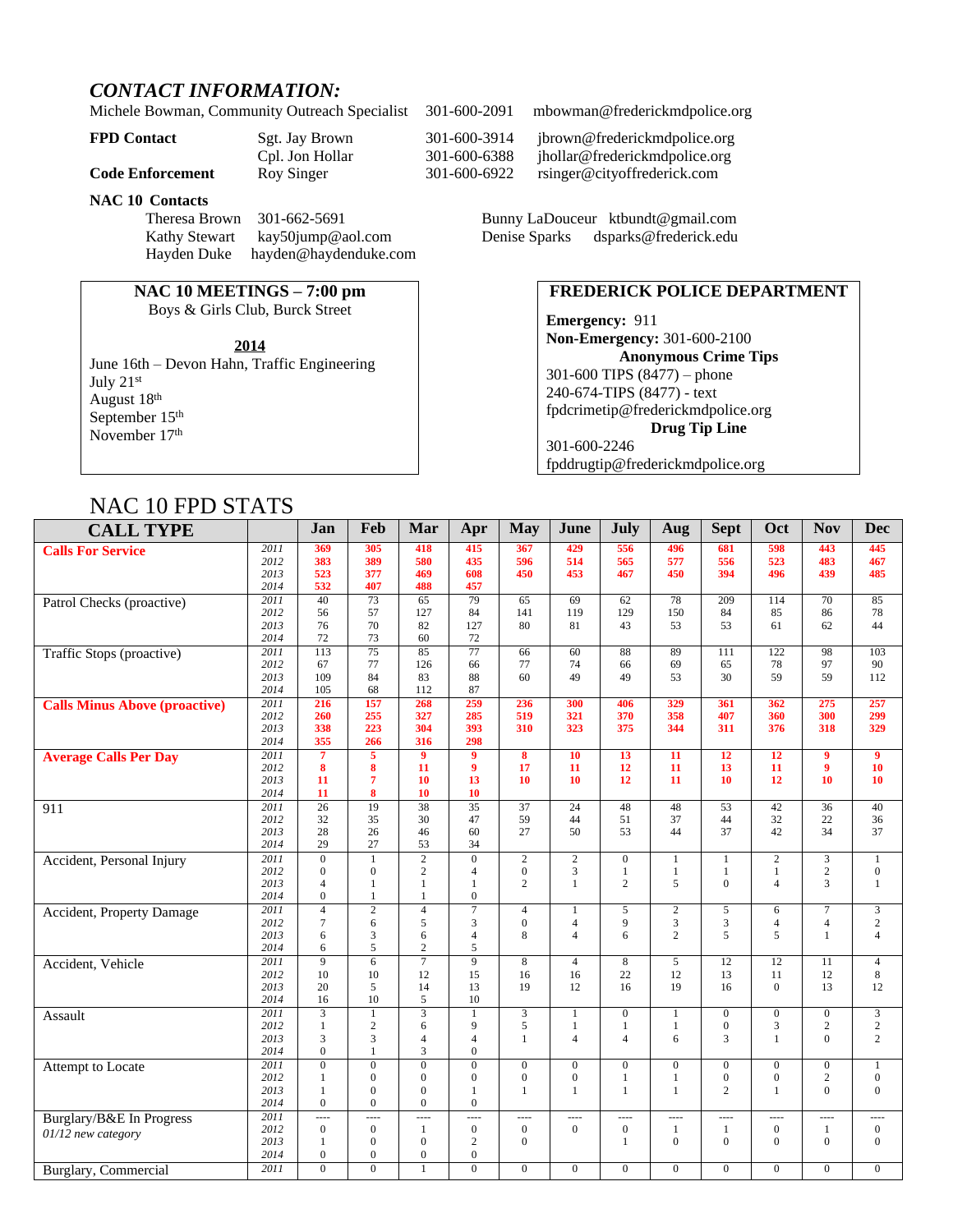|                                     | 2012<br>2013 | $\boldsymbol{0}$<br>$\overline{0}$   | $\mathbf{0}$<br>$\mathbf{0}$       | $\boldsymbol{0}$<br>1                | $\overline{c}$<br>$\Omega$           | $\boldsymbol{0}$<br>$\mathbf{0}$     | $\boldsymbol{0}$<br>$\overline{0}$   | $\boldsymbol{0}$<br>1                | $\mathbf{1}$<br>$\mathbf{0}$         | $\boldsymbol{0}$<br>$\boldsymbol{0}$ | $\boldsymbol{0}$<br>$\theta$         | $\mathbf{1}$<br>$\boldsymbol{0}$     | $\mathbf{0}$<br>$\boldsymbol{0}$   |
|-------------------------------------|--------------|--------------------------------------|------------------------------------|--------------------------------------|--------------------------------------|--------------------------------------|--------------------------------------|--------------------------------------|--------------------------------------|--------------------------------------|--------------------------------------|--------------------------------------|------------------------------------|
|                                     | 2014         | $\boldsymbol{0}$                     | $\mathbf{0}$                       | $\boldsymbol{0}$                     | $\boldsymbol{0}$                     |                                      |                                      |                                      |                                      |                                      |                                      |                                      |                                    |
| Burglary, Residential               | 2011<br>2012 | $\boldsymbol{0}$<br>$\mathbf{0}$     | $\overline{0}$<br>-1               | $\overline{0}$<br>$\boldsymbol{0}$   | $\overline{2}$<br>$\overline{0}$     | $\mathbf{1}$<br>$\sqrt{2}$           | $\mathbf{1}$<br>$\boldsymbol{0}$     | $\boldsymbol{0}$<br>$\mathbf{0}$     | 1<br>$\mathbf{1}$                    | $\sqrt{2}$<br>$\boldsymbol{0}$       | $\overline{c}$<br>1                  | $\mathbf{1}$<br>$\sqrt{2}$           | $\overline{0}$<br>$\sqrt{2}$       |
|                                     | 2013<br>2014 | $\mathbf{1}$<br>$\overline{c}$       | 1<br>$\mathbf{0}$                  | $\mathbf{1}$<br>$\mathbf{2}$         | $\mathbf{1}$<br>$\boldsymbol{0}$     | $\sqrt{2}$                           | $\mathbf{2}$                         | $\mathbf{1}$                         | 2                                    | $\mathbf{2}$                         | $\mathbf{1}$                         | $\overline{0}$                       | $\mathbf{1}$                       |
| <b>Destruction of Property</b>      | 2011         | $\mathbf{0}$                         | $\overline{\mathbf{3}}$            | $\overline{2}$                       | 3                                    | $\mathfrak{Z}$                       | $\boldsymbol{7}$                     | 8                                    | $\overline{4}$                       | 12                                   | 5                                    | $\mathbf{2}$                         | 1                                  |
|                                     | 2012<br>2013 | 5<br>3                               | 2<br>$\overline{4}$                | $\mathbf{1}$<br>$\overline{4}$       | $\overline{4}$<br>8                  | $\boldsymbol{0}$<br>$\mathbf{0}$     | $\sqrt{2}$<br>$\overline{4}$         | 8<br>$\Omega$                        | $\overline{4}$<br>$\overline{4}$     | 2<br>$\overline{2}$                  | $\overline{c}$<br>$\overline{4}$     | $\tau$<br>$\boldsymbol{0}$           | $1\,$<br>$\mathbf{1}$              |
| Discharging Firearm                 | 2014<br>2011 | 3<br>$\overline{2}$                  | $\mathbf{1}$<br>$\mathbf{0}$       | 3<br>$\overline{0}$                  | $\mathfrak{2}$<br>1                  | $\mathbf{1}$                         | $\mathbf{0}$                         | $\mathbf{0}$                         | $\boldsymbol{0}$                     | $\mathbf{0}$                         |                                      | $\boldsymbol{0}$                     | $\mathbf{1}$                       |
|                                     | 2012<br>2013 | 1<br>$\mathbf{2}$                    | -1<br>-1                           | $\boldsymbol{0}$<br>$\boldsymbol{0}$ | $\boldsymbol{0}$<br>$\mathbf{0}$     | $\mathbf{1}$<br>$\boldsymbol{0}$     | $\boldsymbol{0}$<br>$\mathbf{1}$     | $\boldsymbol{0}$<br>$\Omega$         | $\boldsymbol{0}$<br>1                | $\mathbf{1}$<br>$\mathbf{1}$         | $\mathbf{0}$<br>$\mathbf{0}$         | $\boldsymbol{0}$<br>$\mathbf{0}$     | $\mathbf{1}$<br>$\boldsymbol{0}$   |
|                                     | 2014         | $\mathbf{1}$                         | $\boldsymbol{0}$                   | $\boldsymbol{0}$                     | $\overline{0}$                       |                                      |                                      |                                      |                                      |                                      |                                      |                                      |                                    |
| Disorderly Conduct / Disturbance /  | 2011<br>2012 | $\overline{c}$<br>$\mathbf{0}$       | $\mathbf{1}$<br>$\mathbf{1}$       | 5<br>3                               | 3<br>$\mathbf{1}$                    | $\overline{4}$<br>$\mathfrak{Z}$     | $\sqrt{2}$<br>$\sqrt{2}$             | $\overline{4}$<br>$\overline{c}$     | $\mathbf{1}$<br>$\mathbf{1}$         | 2<br>$\mathbf{1}$                    | $\overline{c}$<br>1                  | $\mathbf{1}$<br>$\mathbf{2}$         | $\mathbf{1}$<br>$\overline{2}$     |
| Fights/Harassment / Noise           | 2013<br>2014 | 3<br>$\boldsymbol{0}$                | $\overline{c}$<br>$\mathbf{0}$     | $\boldsymbol{0}$<br>$\mathbf{2}$     | 1<br>$\mathfrak{2}$                  | $\sqrt{2}$                           | 5                                    | $\Omega$                             | $\mathbf{0}$                         | $\boldsymbol{0}$                     | 1                                    | $\mathbf{1}$                         | $\mathbf{1}$                       |
| Domestic Assault/Dispute            | 2011         | $\mathbf{1}$                         | $\mathbf{0}$                       | $\overline{0}$                       | $\mathbf{1}$                         | $\boldsymbol{0}$                     | $\boldsymbol{0}$                     |                                      | $\boldsymbol{0}$                     | $\mathbf{1}$                         | $\boldsymbol{0}$                     | $\mathbf{1}$                         | $\overline{2}$                     |
|                                     | 2012<br>2013 | $\sqrt{2}$<br>$\overline{c}$         | $\sqrt{2}$<br>$\overline{c}$       | $\mathbf{2}$<br>$\boldsymbol{0}$     | $\boldsymbol{0}$<br>1                | $\overline{4}$<br>$\mathbf{0}$       | $\mathbf{1}$<br>$\mathbf{1}$         | $\boldsymbol{0}$<br>$\Omega$         | $\boldsymbol{0}$<br>$\mathbf{0}$     | $\boldsymbol{0}$<br>$\mathbf{1}$     | 1<br>$\mathbf{2}$                    | $\mathbf{1}$<br>$\boldsymbol{0}$     | $\mathbf{1}$<br>$\mathbf{1}$       |
|                                     | 2014<br>2011 | $\overline{c}$<br>$\overline{0}$     | $\mathbf{0}$<br>$\mathbf{1}$       | $\overline{0}$<br>$\overline{1}$     | $\overline{0}$                       | $\overline{0}$                       | $\mathbf{1}$                         | $\mathbf{1}$                         | $\mathbf{0}$                         | $\mathbf{1}$                         | $\mathbf{1}$                         | $\overline{0}$                       | $\overline{3}$                     |
| Drug Complaint                      | 2012         | $\boldsymbol{0}$                     | 1                                  | $\mathbf{2}$                         | 1                                    | $\sqrt{2}$                           | $\boldsymbol{0}$                     | $\boldsymbol{0}$                     | $\boldsymbol{0}$                     | $\sqrt{2}$                           | $\boldsymbol{0}$                     | $\boldsymbol{0}$                     | $1\,$                              |
|                                     | 2013<br>2014 | $\mathbf{0}$<br>$\mathbf{0}$         | 1<br>1                             | $\boldsymbol{0}$<br>$\boldsymbol{0}$ | $\mathfrak{2}$<br>$\overline{0}$     | $\boldsymbol{0}$                     | $\mathbf{1}$                         | $\mathbf{0}$                         | $\mathbf{0}$                         | $\mathbf{1}$                         | $\overline{c}$                       | $\boldsymbol{0}$                     | $\boldsymbol{0}$                   |
| Fraud                               | 2011<br>2012 | $\overline{4}$<br>1                  | $\overline{0}$<br>-1               | $\overline{0}$<br>3                  | $\boldsymbol{0}$<br>3                | $\overline{2}$<br>$\overline{4}$     | $\sqrt{5}$<br>$\sqrt{2}$             | $\mathbf{1}$<br>$\sqrt{2}$           | $\overline{2}$<br>$\mathbf{2}$       | $\mathbf{1}$<br>$\mathbf{1}$         | $\overline{c}$<br>$\overline{c}$     | $\mathbf{1}$<br>$\sqrt{2}$           | $\overline{2}$<br>$\overline{2}$   |
|                                     | 2013         | 2                                    | 1                                  | $\mathbf{2}$                         | 5                                    | $\boldsymbol{0}$                     | $\mathbf{1}$                         | 3                                    | $\mathbf{0}$                         | 2                                    | $\mathbf{1}$                         | $\boldsymbol{0}$                     | $\overline{c}$                     |
| Graffiti                            | 2014<br>2011 | $\overline{4}$<br>$\overline{0}$     | 1<br>$\overline{0}$                | 1<br>$\overline{0}$                  | 3<br>$\overline{0}$                  | $\overline{0}$                       | $\mathbf{1}$                         | $\mathbf{0}$                         | $\overline{0}$                       | $\overline{2}$                       | $\overline{0}$                       | $\overline{0}$                       | $\overline{0}$                     |
|                                     | 2012<br>2013 | $\boldsymbol{0}$<br>$\overline{4}$   | $\mathbf{0}$<br>$\mathbf{0}$       | $\boldsymbol{0}$<br>$\mathbf{1}$     | $\boldsymbol{0}$<br>$\overline{0}$   | $\mathbf{1}$<br>$\boldsymbol{0}$     | $\sqrt{2}$<br>$\boldsymbol{0}$       | $\boldsymbol{0}$<br>$\mathbf{0}$     | $\mathbf{1}$<br>$\mathbf{0}$         | $\boldsymbol{0}$<br>$\mathbf{1}$     | 1<br>$\mathbf{0}$                    | $\boldsymbol{0}$<br>$\boldsymbol{0}$ | $\mathbf{0}$<br>$\boldsymbol{0}$   |
|                                     | 2014         | $\mathbf{0}$                         | $\mathbf{0}$                       | $\boldsymbol{0}$                     | $\mathbf{0}$                         |                                      |                                      |                                      |                                      |                                      |                                      |                                      |                                    |
| Hit and Run, Property Damage        | 2011<br>2012 | 1<br>$\overline{c}$                  | $\mathbf{1}$<br>3                  | $\overline{2}$<br>$\mathbf{2}$       | 1<br>3                               | $\overline{2}$<br>$\mathfrak{Z}$     | 5<br>$\mathbf{2}$                    | 3<br>6                               | $\overline{2}$<br>5                  | $\sqrt{2}$<br>$\mathfrak{Z}$         | 9<br>3                               | $\overline{0}$<br>$\boldsymbol{0}$   | $\mathbf{1}$<br>$\mathbf{0}$       |
|                                     | 2013<br>2014 | 6<br>4                               | $\mathbf{0}$<br>3                  | 3<br>1                               | $\overline{4}$<br>$\boldsymbol{2}$   | 5                                    | $\overline{4}$                       | $\overline{c}$                       | $\overline{4}$                       | $\mathbf{1}$                         | 3                                    | 3                                    | $\overline{4}$                     |
| Juvenile Complaints                 | 2011         | $\overline{6}$                       | $\overline{2}$                     | $\mathbf{1}$                         | $\overline{6}$                       | $\overline{\mathbf{3}}$              | 9                                    | 15                                   | 10                                   | 12                                   | 5                                    | $\mathbf{1}$                         | $\overline{\mathbf{3}}$            |
|                                     | 2012<br>2013 | 3<br>8                               | 5<br>$\mathfrak{Z}$                | $\tau$<br>5                          | 9<br>$\overline{4}$                  | $\,8\,$<br>$\overline{4}$            | 10<br>3                              | 8<br>3                               | 10<br>6                              | 11<br>12                             | 7<br>$\overline{4}$                  | $\overline{4}$<br>$\overline{3}$     | $\tau$<br>$\boldsymbol{0}$         |
|                                     | 2014<br>2011 | $\overline{c}$<br>$\overline{31}$    | 3<br>$\overline{31}$               | 4<br>$\overline{45}$                 | 5<br>$\overline{37}$                 | $\overline{33}$                      | 36                                   | 71                                   | 40                                   | 42                                   | 49                                   | 44                                   | $\overline{34}$                    |
| Misc. Calls (funeral escorts, etc.) | 2012         | 29                                   | 20                                 | 20                                   | 29                                   | 43                                   | 39                                   | 58                                   | 38                                   | 41                                   | 36                                   | 26                                   | 26                                 |
|                                     | 2013<br>2014 | 28<br>45                             | 24<br>29                           | 31<br>35                             | 33<br>35                             | 50                                   | 39                                   | 42                                   | 44                                   | 34                                   | 45                                   | 39                                   | 25                                 |
| <b>Parking Complaint</b>            | 2011<br>2012 | $\mathbf{0}$<br>$\overline{0}$       | $\mathbf{0}$<br>$\overline{0}$     | $\mathbf{1}$<br>1                    | $\overline{0}$<br>$\mathbf{0}$       | $\boldsymbol{0}$<br>$\boldsymbol{0}$ | $\mathbf{1}$<br>$\boldsymbol{0}$     | $\overline{4}$<br>$\sqrt{2}$         | $\tau$<br>$\mathbf{1}$               | $\mathbf{1}$<br>$\mathbf{1}$         | $\overline{c}$                       | $\overline{2}$<br>$\boldsymbol{0}$   | $\mathbf{0}$<br>$\mathbf{1}$       |
|                                     | 2013<br>2014 | $\boldsymbol{0}$<br>$\overline{0}$   | -1<br>$\mathbf{0}$                 | $\boldsymbol{0}$<br>$\mathbf{0}$     | $\mathbf{0}$<br>1                    | $\boldsymbol{0}$                     | $\mathbf{1}$                         | $\mathbf{0}$                         | 1                                    | $\boldsymbol{0}$                     | $\mathbf{1}$                         | $\mathbf{0}$                         | $\mathbf{0}$                       |
| Prostitution                        | 2011         | $\overline{0}$                       | $\boldsymbol{0}$                   | $\boldsymbol{0}$                     | $\boldsymbol{0}$                     | $\boldsymbol{0}$                     | $\boldsymbol{0}$                     | $\mathbf{0}$                         | $\boldsymbol{0}$                     | $\boldsymbol{0}$                     | $\boldsymbol{0}$                     | $\boldsymbol{0}$                     | $\boldsymbol{0}$                   |
|                                     | 2012<br>2013 | $\overline{0}$<br>$\overline{0}$     | 1<br>$\mathbf{0}$                  | $\boldsymbol{0}$<br>$\mathbf{0}$     | $\overline{0}$<br>1                  | $\boldsymbol{0}$<br>$\mathbf{0}$     | $\boldsymbol{0}$<br>$\mathbf{0}$     | $\mathbf{0}$<br>$\Omega$             | $\boldsymbol{0}$<br>$\mathbf{0}$     | $\boldsymbol{0}$<br>$\overline{0}$   | $\boldsymbol{0}$<br>$\Omega$         | $\boldsymbol{0}$<br>$\mathbf{0}$     | $\boldsymbol{0}$<br>$\mathbf{0}$   |
|                                     | 2014<br>2011 | 3<br>$\mathbf{0}$                    | $\boldsymbol{0}$<br>$\overline{0}$ | $\boldsymbol{0}$<br>$\overline{0}$   | $\mathbf{0}$<br>$\boldsymbol{0}$     | $\boldsymbol{0}$                     | $\boldsymbol{0}$                     | $\boldsymbol{0}$                     | $\boldsymbol{0}$                     | $\boldsymbol{0}$                     | $\boldsymbol{0}$                     | $\boldsymbol{0}$                     | $\mathbf{0}$                       |
| Robbery, Armed                      | 2012         | $\boldsymbol{0}$                     | $\mathbf{0}$                       | $\mathbf{1}$                         | $\mathbf{0}$                         | $\boldsymbol{0}$                     | $\mathbf{1}$                         | $\boldsymbol{0}$                     | $\mathbf{1}$                         | $\mathbf{0}$                         | $\overline{0}$                       | $\boldsymbol{0}$                     | $\mathbf{0}$                       |
|                                     | 2013<br>2014 | $\boldsymbol{0}$<br>$\boldsymbol{0}$ | $\mathbf{0}$<br>$\mathbf{0}$       | $\boldsymbol{0}$<br>$\boldsymbol{0}$ | $\boldsymbol{0}$<br>$\boldsymbol{0}$ | $\boldsymbol{0}$                     | $\boldsymbol{0}$                     | $\boldsymbol{0}$                     | $\boldsymbol{0}$                     | $\mathbf{0}$                         | $\boldsymbol{0}$                     | $\boldsymbol{0}$                     | $\boldsymbol{0}$                   |
| Robbery, In Progress                | 2011<br>2012 | $\boldsymbol{0}$<br>3                | $\overline{0}$<br>-1               | $\overline{0}$<br>$\boldsymbol{0}$   | $\boldsymbol{0}$<br>$\boldsymbol{0}$ | $\boldsymbol{0}$<br>$\boldsymbol{0}$ | $\mathbf{0}$<br>$\boldsymbol{0}$     | $\overline{0}$<br>$\overline{0}$     | $\boldsymbol{0}$<br>$\boldsymbol{0}$ | $\boldsymbol{0}$<br>$\boldsymbol{0}$ | $\overline{0}$<br>$\boldsymbol{0}$   | $\boldsymbol{0}$<br>$\boldsymbol{0}$ | $\boldsymbol{0}$<br>$\overline{0}$ |
|                                     | 2013         | $\boldsymbol{0}$                     | $\mathbf{0}$                       | $\boldsymbol{0}$                     | $\boldsymbol{0}$                     | $\boldsymbol{0}$                     | $\boldsymbol{0}$                     | $\mathbf{0}$                         | $\boldsymbol{0}$                     | $\boldsymbol{0}$                     | $\mathbf{0}$                         | $\boldsymbol{0}$                     | $\boldsymbol{0}$                   |
| Robbery, Occurred Earlier           | 2014<br>2011 | $\boldsymbol{0}$<br>$\boldsymbol{0}$ | $\boldsymbol{0}$<br>$\overline{0}$ | $\boldsymbol{0}$<br>$\overline{0}$   | $\boldsymbol{0}$<br>$\boldsymbol{0}$ | $\overline{0}$                       | $\boldsymbol{0}$                     | $\boldsymbol{0}$                     | $\boldsymbol{0}$                     | $\boldsymbol{0}$                     | $\boldsymbol{0}$                     | $\overline{0}$                       | $\mathbf{0}$                       |
|                                     | 2012<br>2013 | $\boldsymbol{0}$<br>$\mathbf{0}$     | $\mathbf{0}$<br>$\mathbf{0}$       | $\boldsymbol{0}$<br>$\boldsymbol{0}$ | $\boldsymbol{0}$<br>$\boldsymbol{0}$ | $\boldsymbol{0}$<br>$\mathbf{0}$     | $\boldsymbol{0}$<br>$\boldsymbol{0}$ | $\boldsymbol{0}$<br>$\overline{0}$   | $\boldsymbol{0}$<br>$\mathbf{0}$     | $\boldsymbol{0}$<br>$\boldsymbol{0}$ | $\boldsymbol{0}$<br>$\boldsymbol{0}$ | $\boldsymbol{0}$<br>$\boldsymbol{0}$ | $\boldsymbol{0}$<br>$\mathbf{1}$   |
|                                     | 2014         | $\boldsymbol{0}$                     | $\mathbf{0}$                       | $\boldsymbol{0}$                     | $\boldsymbol{0}$                     |                                      |                                      |                                      |                                      |                                      |                                      |                                      |                                    |
| Robbery, Strong Arm                 | 2011<br>2012 | $\mathbf{1}$<br>$\boldsymbol{0}$     | $\mathbf{0}$<br>$\mathbf{0}$       | $\boldsymbol{0}$<br>$\boldsymbol{0}$ | $\boldsymbol{0}$<br>$\boldsymbol{0}$ | $\boldsymbol{0}$<br>$\boldsymbol{0}$ | $\boldsymbol{0}$<br>$\boldsymbol{0}$ | $\boldsymbol{0}$<br>$\boldsymbol{0}$ | $\boldsymbol{0}$<br>$\boldsymbol{0}$ | $\mathbf{0}$<br>$\boldsymbol{0}$     | $\boldsymbol{0}$<br>$\boldsymbol{0}$ | $\boldsymbol{0}$<br>$\boldsymbol{0}$ | $\mathbf{0}$<br>$\boldsymbol{0}$   |
|                                     | 2013<br>2014 | $\mathbf{0}$<br>$\boldsymbol{0}$     | $\mathbf{0}$<br>$\mathbf{0}$       | $\boldsymbol{0}$<br>$\boldsymbol{0}$ | $\boldsymbol{0}$<br>$\boldsymbol{0}$ | $\boldsymbol{0}$                     | $\boldsymbol{0}$                     | $\mathbf{0}$                         | $\boldsymbol{0}$                     | $\mathbf{0}$                         | $\overline{0}$                       | $\boldsymbol{0}$                     | $\boldsymbol{0}$                   |
| Sex Offense / Rape                  | 2011<br>2012 | $\boldsymbol{0}$                     | $\overline{0}$<br>$\mathbf{0}$     | $\mathbf{1}$                         | $\boldsymbol{0}$                     | $\boldsymbol{0}$                     | $\mathbf{0}$                         | $\boldsymbol{0}$                     | $\boldsymbol{0}$                     | $\boldsymbol{0}$                     | $\boldsymbol{0}$                     | $\boldsymbol{0}$                     | $\mathbf{0}$                       |
|                                     | 2013         | $\boldsymbol{0}$<br>1                | $\mathbf{0}$                       | $\boldsymbol{0}$<br>$\mathbf{1}$     | 1<br>$\overline{0}$                  | $\boldsymbol{0}$<br>$\boldsymbol{0}$ | $\boldsymbol{0}$<br>$\mathbf{1}$     | $\boldsymbol{0}$<br>$\overline{0}$   | $\boldsymbol{0}$<br>$\mathbf{0}$     | $\boldsymbol{0}$<br>1                | $\overline{0}$                       | $\boldsymbol{0}$<br>$\boldsymbol{0}$ | $\boldsymbol{0}$<br>$\mathbf{2}$   |
| Shooting                            | 2014<br>2011 | $\boldsymbol{0}$<br>$\mathbf{0}$     | $\mathbf{1}$<br>$\mathbf{0}$       | $\mathbf{1}$<br>$\boldsymbol{0}$     | $\boldsymbol{0}$<br>$\boldsymbol{0}$ | $\mathbf{0}$                         | $\mathbf{0}$                         | $\overline{0}$                       | $\mathbf{1}$                         | $\mathbf{0}$                         | $\boldsymbol{0}$                     | $\mathbf{0}$                         | $\mathbf{0}$                       |
|                                     | 2012<br>2013 | $\boldsymbol{0}$<br>$\boldsymbol{0}$ | $\mathbf{0}$<br>$\mathbf{0}$       | $\boldsymbol{0}$<br>$\boldsymbol{0}$ | $\boldsymbol{0}$<br>$\mathbf{0}$     | $\boldsymbol{0}$<br>$\boldsymbol{0}$ | $\boldsymbol{0}$<br>$\boldsymbol{0}$ | $\mathbf{0}$<br>$\mathbf{0}$         | $\boldsymbol{0}$<br>$\mathbf{0}$     | $\boldsymbol{0}$<br>$\boldsymbol{0}$ | $\boldsymbol{0}$<br>$\overline{0}$   | $\boldsymbol{0}$<br>$\boldsymbol{0}$ | $\boldsymbol{0}$                   |
|                                     | 2014         | $\boldsymbol{0}$                     | $\mathbf{0}$                       | $\boldsymbol{0}$                     | $\boldsymbol{0}$                     |                                      |                                      |                                      |                                      |                                      |                                      |                                      | $\mathbf{1}$                       |
| Stabbing                            | 2011<br>2012 | $\boldsymbol{0}$<br>$\boldsymbol{0}$ | $\boldsymbol{0}$<br>$\mathbf{0}$   | $\overline{0}$<br>$\boldsymbol{0}$   | $\boldsymbol{0}$<br>$\boldsymbol{0}$ | $\boldsymbol{0}$<br>$\boldsymbol{0}$ | $\boldsymbol{0}$<br>$\boldsymbol{0}$ | $\boldsymbol{0}$<br>$\boldsymbol{0}$ | $\boldsymbol{0}$<br>$\mathbf{1}$     | $\boldsymbol{0}$<br>$\mathbf{1}$     | $\boldsymbol{0}$<br>$\boldsymbol{0}$ | $\boldsymbol{0}$<br>$\boldsymbol{0}$ | $\mathbf{0}$<br>$\boldsymbol{0}$   |
|                                     | 2013<br>2014 | $\boldsymbol{0}$<br>$\boldsymbol{0}$ | $\mathbf{0}$<br>$\mathbf{0}$       | $\boldsymbol{0}$<br>$\boldsymbol{0}$ | $\boldsymbol{0}$<br>$\boldsymbol{0}$ | $\boldsymbol{0}$                     | $\boldsymbol{0}$                     | $\mathbf{0}$                         | $\mathbf{0}$                         | $\boldsymbol{0}$                     | $\overline{0}$                       | $\boldsymbol{0}$                     | $\mathbf{1}$                       |
| Suspicious Activity/                | 2011         | 27                                   | 15                                 | $\overline{26}$                      | 49                                   | 25                                   | 46                                   | 47                                   | 50                                   | 55                                   | 64                                   | 39                                   | 48                                 |
| Person/Situation/Vehicle            | 2012         | 34                                   | 34                                 | 39                                   | 32                                   | 46                                   | 49                                   | 36                                   | 40                                   | 43                                   | 44                                   | 43                                   | $50\,$                             |
|                                     | 2013<br>2014 | 59<br>34                             | 29<br>31                           | 33<br>33                             | 48<br>40                             | $38\,$                               | 40                                   | 40                                   | 41                                   | 36                                   | 37                                   | 35                                   | 46                                 |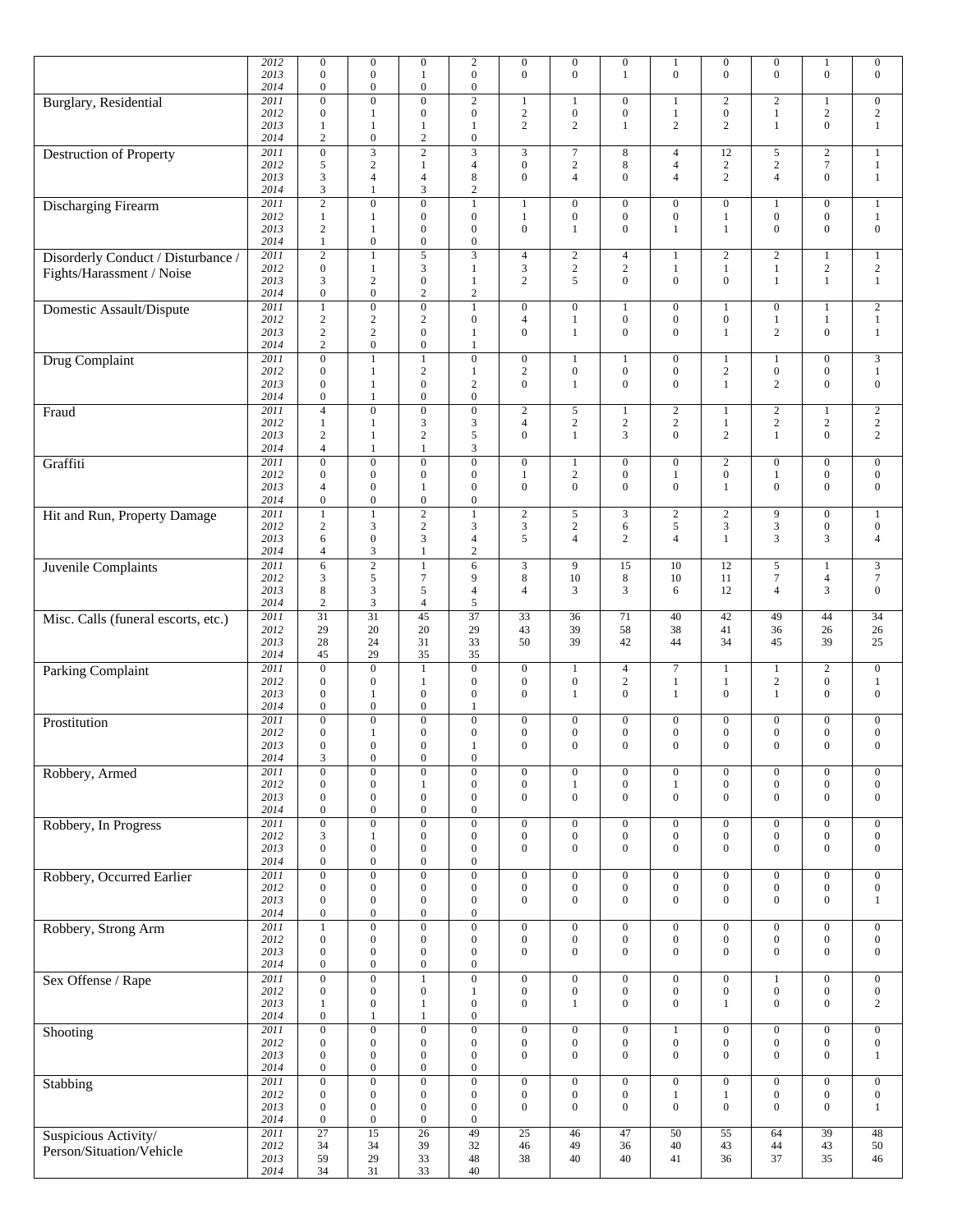| Tampering with vehicle                | 2011 | $\Omega$     | $\Omega$ |                          |              | $\mathbf{0}$   |                 |          | $\Omega$ |             |          |              | $\Omega$       |
|---------------------------------------|------|--------------|----------|--------------------------|--------------|----------------|-----------------|----------|----------|-------------|----------|--------------|----------------|
|                                       | 2012 | $\Omega$     | $\theta$ |                          | 0            | $\mathbf{0}$   |                 |          |          |             |          | $\sim$       | $\Omega$       |
|                                       | 2013 |              | $\theta$ |                          | $\Omega$     |                |                 |          | 0        | $\Omega$    | 4        | $\Omega$     | $\Omega$       |
|                                       | 2014 |              | $\Omega$ |                          |              |                |                 |          |          |             |          |              |                |
| Theft (stolen, shoplifting $-$ except | 2011 | $\mathbf{R}$ | $\sim$   | 8                        |              |                | 15              | 10       | 11       | 6           | 6        | 12           | $\overline{ }$ |
| vehicle                               | 2012 | Õ.           |          |                          |              |                | $\mathbf{\tau}$ | 16       |          | $\mathbf Q$ | 10       | 20           | 8              |
|                                       | 2013 |              | Q        | $\overline{\phantom{0}}$ | 18           |                | 4               | 10       | 11       | 6           |          | 6            |                |
|                                       | 2014 |              | r.       | 4                        | q            |                |                 |          |          |             |          |              |                |
| Vehicle Theft                         | 2011 | $\Omega$     | $\Omega$ |                          |              | $\overline{0}$ |                 | $\theta$ |          |             | $\Omega$ | $\Omega$     | $\Omega$       |
|                                       | 2012 | $\Omega$     | $\Omega$ |                          |              | $\sim$         | $\Omega$        |          |          | $\Omega$    |          | $\mathbf{0}$ | $\Omega$       |
|                                       | 2013 | $\Omega$     |          |                          |              | $\Omega$       | $\Omega$        |          | $\Omega$ |             | $\Omega$ | $\Omega$     | $\Omega$       |
|                                       | 2014 | $\mathbf{0}$ | $\Omega$ |                          | $\mathbf{0}$ |                |                 |          |          |             |          |              |                |
| Weapon Complaint/Violation            | 2011 | $\Omega$     | $\Omega$ |                          | $\Omega$     | $\Omega$       | $\theta$        |          | $\Omega$ | $\Omega$    | $\Omega$ | $\Omega$     | $\Omega$       |
|                                       | 2012 |              | $\Omega$ |                          | $\Omega$     | $\mathbf{0}$   | $\Omega$        |          |          | $\Omega$    |          | $\Omega$     |                |
|                                       | 2013 | $\Omega$     | $\Omega$ |                          | $\sim$       | $\overline{0}$ |                 |          | $\Omega$ | $\Omega$    | $\theta$ |              | $\Omega$       |
|                                       | 2014 | 0            | $\Omega$ |                          |              |                |                 |          |          |             |          |              |                |

| <b>ARRESTS</b>                          |              | Jan                                  | Feb                                  | Mar                                  | Apr                                  | <b>May</b>                           | June                                 | July                               | Aug                              | <b>Sept</b>                        | Oct                                  | <b>Nov</b>                       | <b>Dec</b>                         |
|-----------------------------------------|--------------|--------------------------------------|--------------------------------------|--------------------------------------|--------------------------------------|--------------------------------------|--------------------------------------|------------------------------------|----------------------------------|------------------------------------|--------------------------------------|----------------------------------|------------------------------------|
| Accident, PD/PI                         | 2011         | $\boldsymbol{0}$                     | $\boldsymbol{0}$                     | 1                                    | 1                                    | $\boldsymbol{0}$                     | $\boldsymbol{0}$                     | $\boldsymbol{0}$                   | $\mathbf{0}$                     | $\boldsymbol{0}$                   |                                      | 1                                | $\boldsymbol{0}$                   |
|                                         | 2012         | $\mathbf{1}$                         | $\boldsymbol{0}$                     | $\boldsymbol{0}$                     | 1                                    | $\boldsymbol{0}$                     | $\mathbf{1}$                         | $\boldsymbol{0}$                   | $\mathbf{0}$                     | $\mathbf{0}$                       | $\boldsymbol{0}$                     | $\boldsymbol{0}$                 | $\boldsymbol{0}$                   |
|                                         | 2013         | $\mathbf{2}$                         | $\boldsymbol{0}$                     | $\boldsymbol{0}$                     | $\mathbf{0}$                         | $\overline{c}$                       | $\overline{0}$                       | $\mathbf{0}$                       | $\mathbf{0}$                     | $\overline{0}$                     | 1                                    | $\boldsymbol{0}$                 | $\mathbf{1}$                       |
|                                         | 2014         | $\mathbf{1}$                         | $\boldsymbol{0}$                     | $\boldsymbol{0}$                     | $\mathbf{0}$                         |                                      |                                      |                                    |                                  |                                    |                                      |                                  |                                    |
| Assault                                 | 2011         | $\boldsymbol{0}$                     | $\boldsymbol{0}$                     | $\sqrt{2}$                           | $\boldsymbol{0}$                     | $\boldsymbol{0}$                     | $\boldsymbol{0}$                     | $\boldsymbol{0}$                   | $\mathbf{0}$                     | $\boldsymbol{0}$                   | $\boldsymbol{0}$                     | $\boldsymbol{0}$                 | $\,1$                              |
|                                         | 2012         | $\boldsymbol{0}$                     | $\boldsymbol{0}$                     | $\boldsymbol{0}$                     | $\mathbf{0}$                         | $\mathbf{1}$                         | $\boldsymbol{0}$                     | $\mathbf{0}$                       | $\boldsymbol{0}$                 | $\boldsymbol{0}$                   | $\boldsymbol{0}$                     | $\boldsymbol{0}$                 | $\mathbf{1}$                       |
|                                         | 2013         | $\boldsymbol{0}$                     | $\mathbf{0}$                         | $\boldsymbol{0}$                     | 1                                    | $\mathbf{0}$                         | $\boldsymbol{0}$                     | $\mathbf{0}$                       | $\mathbf{0}$                     | $\boldsymbol{0}$                   | $\mathbf{0}$                         | $\mathbf{0}$                     | $\mathbf{1}$                       |
|                                         | 2014         | $\boldsymbol{0}$                     | $\mathbf{0}$                         | $\mathbf{0}$                         | $\boldsymbol{0}$                     |                                      |                                      |                                    |                                  |                                    |                                      |                                  |                                    |
| Burglary                                | 2011<br>2012 | $\overline{0}$<br>$\boldsymbol{0}$   | $\overline{0}$<br>$\boldsymbol{0}$   | $\overline{0}$<br>$\mathbf{1}$       | $\overline{0}$<br>$\boldsymbol{0}$   | $\mathbf{1}$<br>$\mathbf{1}$         | $\overline{0}$<br>$\boldsymbol{0}$   | $\overline{0}$<br>$\boldsymbol{0}$ | $\mathbf{0}$<br>$\mathbf{1}$     | $\overline{0}$<br>$\boldsymbol{0}$ | $\mathbf{0}$<br>$\boldsymbol{0}$     | $\mathbf{1}$<br>$\mathbf{1}$     | $\mathbf{0}$<br>$\boldsymbol{0}$   |
|                                         | 2013         | $\mathbf{1}$                         | $\boldsymbol{0}$                     | $\boldsymbol{0}$                     | $\mathbf{1}$                         | $\boldsymbol{0}$                     | $\mathbf{0}$                         | $\mathbf{0}$                       | $\mathbf{0}$                     | $\mathbf{1}$                       | $\overline{0}$                       | $\boldsymbol{0}$                 | $\overline{0}$                     |
|                                         | 2014         | $\boldsymbol{0}$                     | $\boldsymbol{0}$                     | $\boldsymbol{0}$                     | $\mathbf{0}$                         |                                      |                                      |                                    |                                  |                                    |                                      |                                  |                                    |
| Child Abuse                             | 2011         | $\overline{0}$                       | $\overline{0}$                       | $\overline{0}$                       | $\overline{0}$                       | $\overline{0}$                       | $\overline{0}$                       | $\overline{0}$                     | $\overline{0}$                   | $\overline{0}$                     | $\mathbf{0}$                         | $\overline{0}$                   | $\boldsymbol{0}$                   |
|                                         | 2012         | $\boldsymbol{0}$                     | $\boldsymbol{0}$                     | $\mathbf{1}$                         | $\mathbf{0}$                         | $\boldsymbol{0}$                     | $\boldsymbol{0}$                     | $\mathbf{0}$                       | $\boldsymbol{0}$                 | $\mathbf{0}$                       | $\boldsymbol{0}$                     | $\boldsymbol{0}$                 | $\boldsymbol{0}$                   |
|                                         | 2013         | $\boldsymbol{0}$                     | $\boldsymbol{0}$                     | $\boldsymbol{0}$                     | $\boldsymbol{0}$                     | $\boldsymbol{0}$                     | $\overline{0}$                       | $\mathbf{0}$                       | $\mathbf{0}$                     | $\overline{0}$                     | $\overline{0}$                       | $\boldsymbol{0}$                 | $\overline{0}$                     |
|                                         | 2014         | $\boldsymbol{0}$                     | $\boldsymbol{0}$                     | $\mathbf{0}$                         | $\mathbf{0}$                         |                                      |                                      |                                    |                                  |                                    |                                      |                                  |                                    |
| <b>Destruction of Property</b>          | 2011         | $\overline{0}$                       | $\overline{0}$                       | $\overline{0}$                       | $\overline{0}$                       | $\mathbf{1}$                         | $\overline{0}$                       | $\boldsymbol{0}$                   | $\overline{0}$                   | $\overline{0}$                     | $\boldsymbol{0}$                     | $\overline{0}$                   | $\overline{0}$                     |
|                                         | 2012         | $\boldsymbol{0}$                     | $\mathbf{0}$                         | $\boldsymbol{0}$                     | $\mathbf{0}$                         | $\boldsymbol{0}$                     | $\boldsymbol{0}$                     | $\mathbf{0}$                       | $\boldsymbol{0}$                 | $\mathbf{1}$                       | $\boldsymbol{0}$                     | $\boldsymbol{0}$                 | $\boldsymbol{0}$                   |
|                                         | 2013         | $\boldsymbol{0}$                     | $\boldsymbol{0}$                     | $\boldsymbol{0}$                     | $\mathbf{0}$                         | $\boldsymbol{0}$                     | $\boldsymbol{0}$                     | $\mathbf{0}$                       | $\mathbf{0}$                     | $\mathbf{1}$                       | $\overline{0}$                       | $\boldsymbol{0}$                 | $\boldsymbol{0}$                   |
|                                         | 2014         | $\boldsymbol{0}$                     | $\boldsymbol{0}$                     | $\boldsymbol{0}$                     | $\mathbf{0}$                         |                                      |                                      |                                    |                                  |                                    |                                      |                                  |                                    |
| Disorderly Conduct / Disturbance        | 2011         | $\overline{0}$                       | $\overline{0}$                       | $\overline{0}$                       | $\overline{0}$                       | $\overline{0}$                       | $\mathbf{1}$                         | $\mathbf{1}$                       | $\boldsymbol{0}$                 | $\mathbf{0}$                       | $\boldsymbol{0}$                     | $\mathbf{1}$                     | 1                                  |
|                                         | 2012         | $\boldsymbol{0}$                     | $\boldsymbol{0}$                     | $\mathbf{1}$                         | $\mathbf{0}$                         | $\boldsymbol{0}$                     | $\boldsymbol{0}$                     | $\mathbf{0}$                       | $\boldsymbol{0}$                 | $\mathbf{1}$                       | $\mathbf{1}$                         | $\boldsymbol{0}$                 | $\mathbf{0}$                       |
|                                         | 2013<br>2014 | $\mathbf{2}$<br>$\boldsymbol{0}$     | $\boldsymbol{0}$<br>$\boldsymbol{0}$ | $\boldsymbol{0}$<br>1                | $\mathbf{0}$<br>1                    | $\mathbf{1}$                         | $\mathbf{1}$                         | $\mathbf{0}$                       | $\mathbf{0}$                     | $\mathbf{0}$                       | $\mathbf{0}$                         | $\boldsymbol{0}$                 | $\boldsymbol{0}$                   |
|                                         | 2011         | $\overline{0}$                       | $\overline{0}$                       | $\overline{0}$                       | $\mathbf{0}$                         | $\overline{0}$                       | $\boldsymbol{0}$                     | $\boldsymbol{0}$                   | $\boldsymbol{0}$                 | $\mathbf{0}$                       | $\boldsymbol{0}$                     | $\overline{0}$                   | $\boldsymbol{0}$                   |
| Domestic                                | 2012         | $\sqrt{2}$                           | $\sqrt{2}$                           | $\mathbf{1}$                         | $\boldsymbol{0}$                     | $\mathbf{1}$                         | $\boldsymbol{0}$                     | $\boldsymbol{0}$                   | $\boldsymbol{0}$                 | $\boldsymbol{0}$                   | $\mathbf{1}$                         | $\boldsymbol{0}$                 | $\mathbf{1}$                       |
|                                         | 2013         | $\overline{c}$                       | $\sqrt{2}$                           | $\boldsymbol{0}$                     | $\mathbf{0}$                         | $\boldsymbol{0}$                     | $\mathbf{1}$                         | $\mathbf{0}$                       | $\overline{0}$                   | $\overline{0}$                     | 1                                    | $\boldsymbol{0}$                 | $\mathbf{1}$                       |
|                                         | 2014         | $\mathbf{1}$                         | $\boldsymbol{0}$                     | $\boldsymbol{0}$                     | $\boldsymbol{0}$                     |                                      |                                      |                                    |                                  |                                    |                                      |                                  |                                    |
| Drug Complaint                          | 2011         | $\overline{0}$                       | $\boldsymbol{0}$                     | $\overline{0}$                       | $\boldsymbol{0}$                     | $\boldsymbol{0}$                     | $\mathbf{1}$                         | $\boldsymbol{0}$                   | $\boldsymbol{0}$                 | $\mathbf{0}$                       | 1                                    | $\boldsymbol{0}$                 | $\sqrt{2}$                         |
|                                         | 2012         | $\boldsymbol{0}$                     | $\mathbf{1}$                         | $\mathbf{1}$                         | $\boldsymbol{0}$                     | $\mathbf{2}$                         | $\boldsymbol{0}$                     | $\boldsymbol{0}$                   | $\boldsymbol{0}$                 | $\mathbf{1}$                       | $\boldsymbol{0}$                     | $\boldsymbol{0}$                 | $\mathbf{1}$                       |
|                                         | 2013         | $\boldsymbol{0}$                     | $\boldsymbol{0}$                     | $\boldsymbol{0}$                     | 1                                    | $\overline{0}$                       | $\mathbf{1}$                         | $\mathbf{0}$                       | $\mathbf{0}$                     | $\mathbf{1}$                       | 1                                    | $\boldsymbol{0}$                 | $\mathbf{1}$                       |
|                                         | 2014         | $\boldsymbol{0}$                     | $\mathbf{1}$                         | $\mathbf{0}$                         | $\boldsymbol{0}$                     |                                      |                                      |                                    |                                  |                                    |                                      |                                  |                                    |
| Misc. Calls (juvenile, noise, selective | 2011         | $\overline{2}$                       | $\mathbf{1}$                         | $\overline{0}$                       | $\mathbf{0}$                         | $\boldsymbol{0}$                     | 1                                    | 5                                  | $\overline{4}$                   | $\mathfrak{Z}$                     | $\boldsymbol{0}$                     | $\mathbf{1}$                     | $\overline{2}$                     |
| enforcement, warrant service, etc.)     | 2012         | $\mathbf{1}$                         | $\boldsymbol{0}$                     | $\boldsymbol{0}$                     | $\boldsymbol{0}$                     | $\mathbf{2}$                         | $\mathbf{0}$                         | $\sqrt{2}$                         | $\sqrt{2}$                       | $\mathfrak z$                      | $\mathfrak{Z}$                       | $\overline{4}$                   | $\boldsymbol{0}$                   |
|                                         | 2013         | 2                                    | $\boldsymbol{0}$                     | 1                                    | $\overline{c}$                       | 3                                    | 3                                    | $\overline{2}$                     | $\mathbf{1}$                     | $\mathbf{1}$                       | 3                                    | 1                                | $\mathbf{1}$                       |
|                                         | 2014         | $\mathbf{1}$                         | $\mathbf{1}$                         | 2                                    | 1                                    |                                      |                                      |                                    |                                  |                                    |                                      |                                  |                                    |
| Prostitution                            | 2011         | $\overline{0}$                       | $\boldsymbol{0}$                     | $\overline{0}$                       | $\boldsymbol{0}$                     | $\boldsymbol{0}$                     | $\boldsymbol{0}$                     | $\boldsymbol{0}$                   | $\boldsymbol{0}$                 | $\mathbf{0}$                       | $\boldsymbol{0}$                     | $\mathbf{0}$                     | $\boldsymbol{0}$                   |
|                                         | 2012<br>2013 | $\boldsymbol{0}$                     | $\mathbf{1}$<br>$\mathbf{0}$         | $\boldsymbol{0}$<br>$\boldsymbol{0}$ | $\mathbf{0}$<br>1                    | $\boldsymbol{0}$<br>$\mathbf{0}$     | $\mathbf{0}$<br>$\overline{0}$       | $\boldsymbol{0}$<br>$\mathbf{0}$   | $\boldsymbol{0}$<br>$\mathbf{0}$ | $\boldsymbol{0}$<br>$\overline{0}$ | $\boldsymbol{0}$<br>$\overline{0}$   | $\boldsymbol{0}$<br>$\mathbf{0}$ | $\mathbf{0}$<br>$\boldsymbol{0}$   |
|                                         | 2014         | $\boldsymbol{0}$<br>3                | $\boldsymbol{0}$                     | $\boldsymbol{0}$                     | $\boldsymbol{0}$                     |                                      |                                      |                                    |                                  |                                    |                                      |                                  |                                    |
|                                         | 2011         | $\overline{0}$                       | $\overline{0}$                       | $\overline{0}$                       | $\boldsymbol{0}$                     | $\boldsymbol{0}$                     | $\boldsymbol{0}$                     | $\boldsymbol{0}$                   | $\boldsymbol{0}$                 | $\boldsymbol{0}$                   | $\boldsymbol{0}$                     | $\boldsymbol{0}$                 | $\boldsymbol{0}$                   |
| Robbery                                 | 2012         | $\boldsymbol{0}$                     | $\boldsymbol{0}$                     | 1                                    | $\mathbf{0}$                         | $\boldsymbol{0}$                     | $\boldsymbol{0}$                     | $\mathbf{0}$                       | $\boldsymbol{0}$                 | $\boldsymbol{0}$                   | $\boldsymbol{0}$                     | $\boldsymbol{0}$                 | $\boldsymbol{0}$                   |
|                                         | 2013         | $\boldsymbol{0}$                     | $\boldsymbol{0}$                     | $\boldsymbol{0}$                     | $\boldsymbol{0}$                     | $\boldsymbol{0}$                     | $\overline{0}$                       | $\mathbf{0}$                       | $\overline{0}$                   | $\boldsymbol{0}$                   | $\boldsymbol{0}$                     | $\mathbf{0}$                     | $\mathbf{1}$                       |
|                                         | 2014         | $\boldsymbol{0}$                     | $\boldsymbol{0}$                     | $\boldsymbol{0}$                     | $\boldsymbol{0}$                     |                                      |                                      |                                    |                                  |                                    |                                      |                                  |                                    |
| Robbery, Armed                          | 2011         | $\overline{0}$                       | $\overline{0}$                       | $\overline{0}$                       | $\overline{0}$                       | $\boldsymbol{0}$                     | $\overline{0}$                       | $\boldsymbol{0}$                   | $\boldsymbol{0}$                 | $\boldsymbol{0}$                   | $\boldsymbol{0}$                     | $\boldsymbol{0}$                 | $\boldsymbol{0}$                   |
|                                         | 2012         | $\boldsymbol{0}$                     | $\boldsymbol{0}$                     | $\mathbf{1}$                         | $\mathbf{0}$                         | $\boldsymbol{0}$                     | $\mathbf{1}$                         | $\mathbf{0}$                       | $\mathbf{1}$                     | $\boldsymbol{0}$                   | $\boldsymbol{0}$                     | $\boldsymbol{0}$                 | $\mathbf{0}$                       |
|                                         | 2013         | $\boldsymbol{0}$                     | $\boldsymbol{0}$                     | $\boldsymbol{0}$                     | $\boldsymbol{0}$                     | $\overline{0}$                       | $\overline{0}$                       | $\mathbf{0}$                       | $\mathbf{0}$                     | $\overline{0}$                     | $\mathbf{0}$                         | $\mathbf{0}$                     | $\overline{0}$                     |
|                                         | 2014         | $\boldsymbol{0}$                     | $\boldsymbol{0}$                     | $\boldsymbol{0}$                     | $\boldsymbol{0}$                     |                                      |                                      |                                    |                                  |                                    |                                      |                                  |                                    |
| Sex Offense/Rape                        | 2011         | $\boldsymbol{0}$                     | $\boldsymbol{0}$                     | $\overline{0}$                       | $\boldsymbol{0}$                     | $\boldsymbol{0}$                     | $\boldsymbol{0}$                     | $\boldsymbol{0}$                   | $\boldsymbol{0}$                 | $\boldsymbol{0}$                   | $\boldsymbol{0}$                     | $\boldsymbol{0}$                 | $\boldsymbol{0}$                   |
|                                         | 2012         | $\boldsymbol{0}$                     | $\boldsymbol{0}$                     | $\mathbf{0}$                         | $\mathbf{0}$                         | $\boldsymbol{0}$                     | $\boldsymbol{0}$                     | $\mathbf{0}$                       | $\boldsymbol{0}$                 | $\boldsymbol{0}$                   | $\boldsymbol{0}$                     | $\boldsymbol{0}$                 | $\boldsymbol{0}$                   |
|                                         | 2013         | $\boldsymbol{0}$<br>$\mathbf{0}$     | $\boldsymbol{0}$<br>$\mathbf{0}$     | $\boldsymbol{0}$<br>$\Omega$         | $\mathbf{0}$<br>$\mathbf{0}$         | $\mathbf{0}$                         | $\overline{0}$                       | $\mathbf{0}$                       | $\overline{0}$                   | $\mathbf{1}$                       | $\mathbf{0}$                         | $\mathbf{0}$                     | $\mathbf{0}$                       |
|                                         | 2014         |                                      |                                      |                                      |                                      |                                      |                                      |                                    |                                  |                                    |                                      |                                  |                                    |
| Stabbing                                | 2011<br>2012 | $\boldsymbol{0}$<br>$\boldsymbol{0}$ | $\mathbf{0}$<br>$\boldsymbol{0}$     | $\boldsymbol{0}$<br>$\boldsymbol{0}$ | $\boldsymbol{0}$<br>$\boldsymbol{0}$ | $\boldsymbol{0}$<br>$\boldsymbol{0}$ | $\boldsymbol{0}$<br>$\boldsymbol{0}$ | $\mathbf{0}$<br>$\boldsymbol{0}$   | $\mathbf{0}$<br>$\mathbf{1}$     | $\mathbf{0}$<br>$\boldsymbol{0}$   | $\boldsymbol{0}$<br>$\boldsymbol{0}$ | $\mathbf{0}$<br>$\boldsymbol{0}$ | $\boldsymbol{0}$<br>$\overline{0}$ |
|                                         | 2013         | $\boldsymbol{0}$                     | $\boldsymbol{0}$                     | $\boldsymbol{0}$                     | $\boldsymbol{0}$                     | $\boldsymbol{0}$                     | $\boldsymbol{0}$                     | $\mathbf{0}$                       | $\mathbf{0}$                     | $\overline{0}$                     | $\mathbf{0}$                         | $\mathbf{0}$                     | $\mathbf{0}$                       |
|                                         | 2014         | $\boldsymbol{0}$                     | $\boldsymbol{0}$                     | $\boldsymbol{0}$                     | $\boldsymbol{0}$                     |                                      |                                      |                                    |                                  |                                    |                                      |                                  |                                    |
| <b>Suspicious</b>                       | 2011         | $\sqrt{2}$                           | $\sqrt{2}$                           | $\boldsymbol{0}$                     | $\mathbf{1}$                         | $\mathbf{1}$                         | $\overline{4}$                       | $\overline{c}$                     | $\overline{c}$                   | 3                                  | 3                                    | $\overline{4}$                   | $\mathbf{1}$                       |
|                                         | 2012         | 1                                    | $\mathbf{1}$                         | $\mathbf{0}$                         | $\boldsymbol{0}$                     | $\boldsymbol{0}$                     | $\boldsymbol{0}$                     | $\boldsymbol{0}$                   | $\boldsymbol{0}$                 | $\boldsymbol{0}$                   | 1                                    | 3                                | $\overline{c}$                     |
| Person/Situation/Vehicle                | 2013         | 5                                    | $\boldsymbol{0}$                     | $\mathbf{0}$                         | 1                                    | $\mathbf{0}$                         | $\mathbf{2}$                         | $\mathbf{2}$                       | $\overline{2}$                   | 1                                  | $\overline{4}$                       | -1                               | 5                                  |
|                                         | 2014         | $\boldsymbol{0}$                     | $\boldsymbol{2}$                     | $\mathbf{1}$                         | $\boldsymbol{0}$                     |                                      |                                      |                                    |                                  |                                    |                                      |                                  |                                    |
| Theft                                   | 2011         | $\overline{0}$                       | $\mathbf{1}$                         | $\mathbf{0}$                         | $\boldsymbol{0}$                     | $\boldsymbol{0}$                     | $\boldsymbol{0}$                     | $\mathbf{1}$                       | $\mathbf{0}$                     | $\mathbf{1}$                       | $\boldsymbol{0}$                     | $\overline{2}$                   | $\boldsymbol{0}$                   |
|                                         | 2012         | $\boldsymbol{0}$                     | $\boldsymbol{0}$                     | $\boldsymbol{0}$                     | $\boldsymbol{0}$                     | $\mathbf{0}$                         | $\boldsymbol{0}$                     | $\mathbf{1}$                       | $\boldsymbol{0}$                 | $\mathbf{1}$                       | $\boldsymbol{0}$                     | $\mathbf{1}$                     | $\overline{2}$                     |
|                                         | 2013         | 1                                    | $\boldsymbol{0}$                     | 1                                    | $\mathbf{0}$                         | $\boldsymbol{0}$                     | $\mathbf{0}$                         | $\boldsymbol{0}$                   | $\mathbf{1}$                     | $\boldsymbol{0}$                   | $\boldsymbol{0}$                     | $\mathbf{0}$                     | $\mathbf{1}$                       |
|                                         | 2014         | $\mathbf{0}$                         | $\overline{0}$                       | $\boldsymbol{0}$                     | $\mathbf{1}$                         |                                      |                                      |                                    |                                  |                                    |                                      |                                  |                                    |
| Traffic                                 | 2011         | $\overline{4}$                       | 5                                    | $\sqrt{4}$                           | $\,$ 8 $\,$                          | 5                                    | $\overline{4}$                       | 5                                  | $\tau$                           | 8                                  | 10                                   | $5\overline{ }$                  | $\sqrt{2}$                         |
|                                         | 2012         | $\mathbf{2}$                         | 5                                    | $\overline{9}$                       | $\tau$                               | $\overline{4}$                       | 13                                   | 5                                  | 6                                | 6                                  | 10                                   | 10                               | 9                                  |
|                                         | 2013         | 6                                    | 11                                   | 3                                    | $\tau$                               | $\sqrt{2}$                           | 5                                    | $\overline{4}$                     | 5                                | 3                                  | $\overline{c}$                       | 11                               | 8                                  |
|                                         | 2014         | 10                                   | 10                                   | $\overline{4}$                       | 9                                    |                                      |                                      |                                    |                                  |                                    |                                      |                                  |                                    |